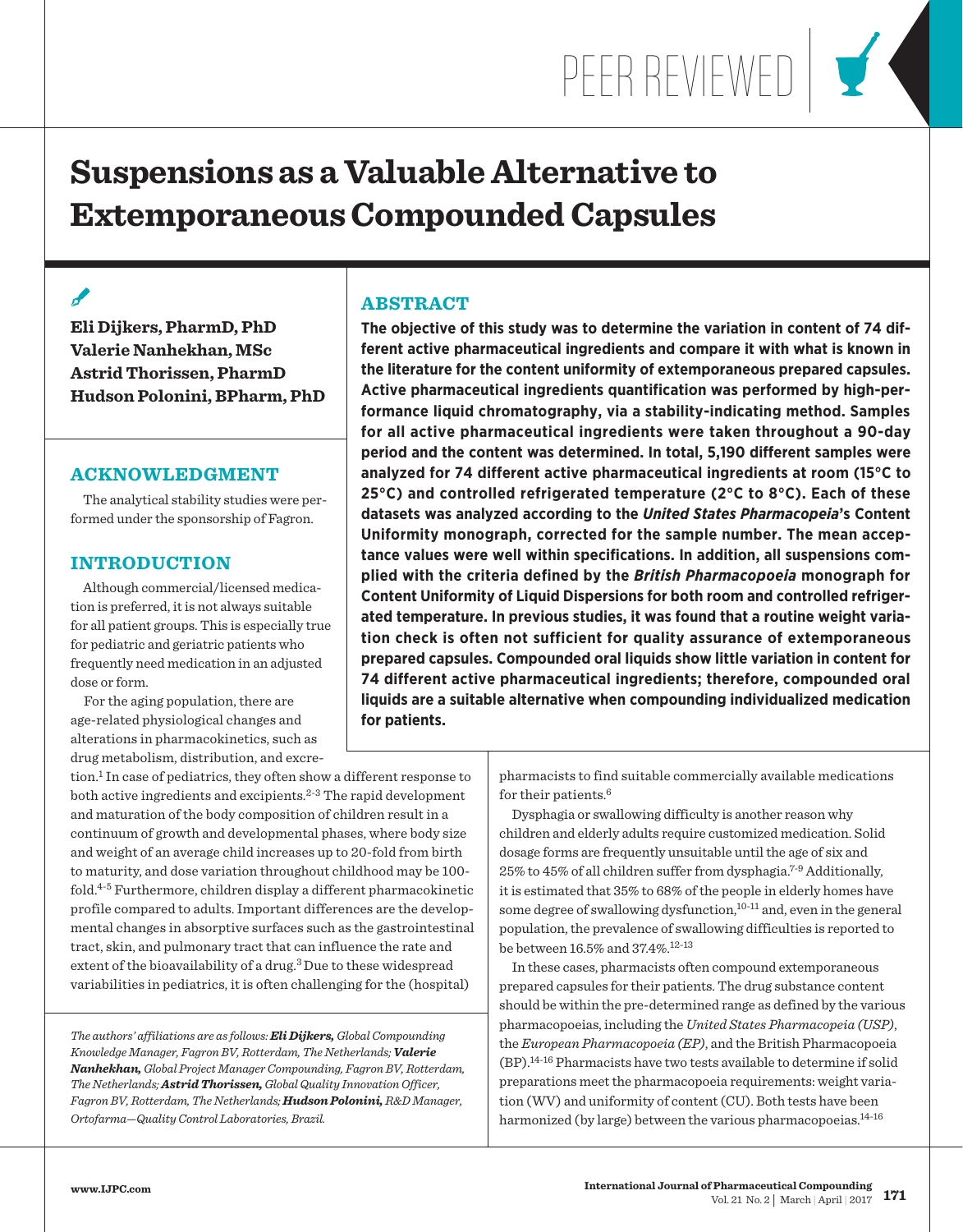In this article, the *USP* monograph is being used to determine the CU.16 Although the *USP* specifically describes that the WV is only valid for higher-dosed capsules, in practice the weight variation test is regularly performed by pharmacists in case of small batchsized extemporaneous compounded capsules. Various studies have, however, shown that even though compounded capsules might meet the requirements for the weight variation, the uniformity of content may not be within specifications.17-20 The narrow therapeutic window of many medicines implies that small deviations in the content can significantly affect patient safety.

 Extemporaneous compounded oral liquids are often a more convenient and better adhered alternative to capsules. Liquids are comparatively swift to prepare and can allow dosage flexibility from a single strength by adjusting the volume, although pharmacists sometimes struggle to obtain physical and chemical stable formulations.21-22 SyrSpend SF is an oral liquid vehicle range that displays *active suspending technology* to safeguard accurate dosing throughout therapy. The thixotropic behavior prevents active pharmaceutical ingredients (API) settling by increasing the viscosity when left undisturbed. The pseudoplastic behavior facilitates homogenization by lowering the viscosity when shaken. The starch used in SyrSpend SF makes the suspending agent highly compatible, as it has already been shown for a wide range of APIs from different pharmaceutical classes.<sup>23-37</sup>

 In the current study, we have used the stability data that had been obtained during previous performed stability studies of 74 different APIs with SyrSpend SF to determine the content variation for these APIs and compare it with what is known for the CU of extemporaneous prepared capsules.

## **MATERIALS AND METHODS**

 All data presented were performed by a single, International Organization for Standardization, good laboratory practice validated lab. The stability of each individual API in SyrSpend SF was assessed by measuring the percent recovery at varying time points throughout a 90-day period. In short, API quantification was performed by high-performance liquid chromatography (HPLC-UV), via a stability-indicating method. Methods and their acceptance criteria were established on the basis of *USP* protocols<sup>38</sup> and International Conference on Harmonisation guidelines.39 Samples were subjected to stress conditions (acid, base, ultraviolet, and heating) during the forced-degradation studies. These forced-degradation parameters were applied to validate the HPLC method which was used to assay the samples. Precision and repeatability were determined. For the stability study, pharmaceutical raw materials were used. Samples were assayed by HPLC at pre-determined time points to verify the stability of the API in SyrSpend SF. The samples were shaken manually for 1 minute to simulate patient dosing. Adequate volumetric aliquots for quantification were withdrawn from the middle of the bottles without contacting the inner surface of the bottle. They were appropriately diluted to obtain work solutions in the concentrations described under "Chromatographic Conditions."

Samples were taken at several time points, including 0 (baseline), 7, 75 14, 30, 60, and 90 days. All suspensions were immediately assayed six times at each time point. The evaluation parameter was the percent recovery  $(\%)$  with respect to T = 0 using HPLC. Mean and standard deviation were calculated for all data-points combined.<sup>23-37</sup>

85

 For assessing the CU, the *USP* describes that no less than 30 units need to be selected, of which 10 are being assayed. This applies to both solid and liquid dosage forms. The acceptance value (AV) for the CU is calculated using:

#### **Acceptance value = M-***X* **+ ks**

M: Reference value,

5

- If  $98.5\% \leq \overline{X} \leq 101.5\%$ , the M =  $\overline{X}$  (AV = ks)
- If  $\overline{X} \le 98.5\%$  then M = 98.5% (AV = 98.5  $\overline{X}$  + ks)
- If  $\overline{X} \ge 101.5\%$  then M = 101% (AV = X 101.5 + ks)

 $X:$  Mean of the individual contents  $(x_1, x_2,...x_n)$ 

 $x_1, x_2, ... x_n$ : individual contents of the units tested, expressed as a percentage of the dosage strength.

- n: Sample size (number of units in a sample)
- *k*: Acceptability constant
- *s*: Standard deviation of the sample
- $L_1$ : Maximum acceptance value = 15.0 (unless otherwise specified)

 $\mathsf{L}_2$ : Maximum allowed range for deviation of each dosage unit tested from the calculated value of M = 25.0 (unless otherwise specified)

 The requirements for dosage uniformity are met if the acceptance value of the first 10 dosage units is less than or equal to  $\mathrm{L_{1}}.$ If the acceptance value is greater than  $\mathop{\hbox{\rm L}}\nolimits_1,$  another 20 dosage units need to be tested. The requirements are then met if the final acceptance value of the 30 dosage units is less than or equal to  $\mathop{\hbox{\rm L}}\nolimits_1,$  and no individual dosage unit is less than 75% or more than 125% of the declared dose.  $\overline{\phantom{0}}$ 

The acceptability constant  $(k_1)$  for the first 10 samples is 2.4; the acceptability constant ( $\mathbf{k}_2$ ) for 30 samples is 2.0.<sup>16</sup> As pharmacists struggle to have large sampling from smaller compounded batches, acceptability constant for more limited sampling plans are being described in practical pharmaceutics. It is calculated that in case of 6 samples,  $k_1$  is 3.0 and  $k_2$  is 2.0.<sup>40</sup> 0.045  $\Box$ 0.035

 In addition to the CU test of the different pharmacopoeias, the *BP* has a specific monograph on the Content Uniformity of | Liquid Dispersions. Homogeneity and resuspendability of a liquid dispersion complies if each dose is between  $85\%$  and  $115\%$  of the average dose. The preparation fails if more than one dose (out of 10) is outside of these limits or if one individual dose is outside the limits of 75% to 125%.14 0.020

#### **RESULTS**

 In total, 5,190 different samples were analyzed for 74 different APIs at both room (15°C to 25°C) and controlled refrigerated temperature (2°C to 8°C). One API was studied at controlled refrigerated temperature only, as it was known to be unstable at room temperature. Within the data, each time point for each individual

120% 115% 110%  $105$ 100%

90%

80%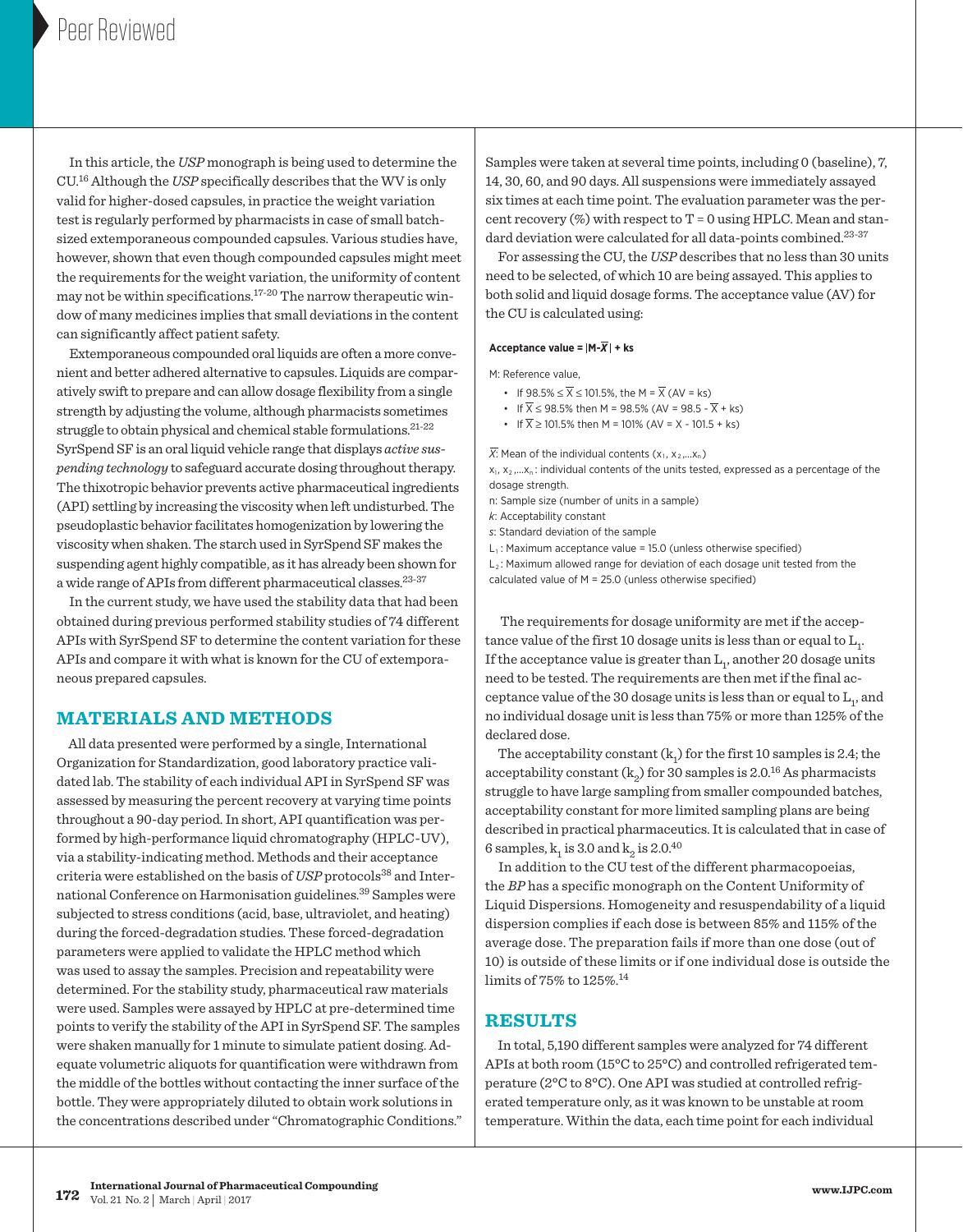**Content (%)**

API represents a dataset of 6 measurements, for both room and controlled refrigerated temperature. Therefore we analyzed these datasets in accordance to the CU monograph, corrected for the sample number of 6 as described by practical pharmaceutics. Calculations were only performed until the maximum beyond-use date of the sample. The acceptance values were calculated for all 74 different APIs, at all time points and at both temperatures. The mean AV for room temperature and controlled refrigerated temperature are 3.20 and 3.24, respectively. As shown from all the AVs plotted in Figure 1, not a single AV was more than  $\mathrm{L}_1$ , indicating that all APIs comply with the content uniformity monograph of the *USP*.

 The *BP* describes a method of evaluating the CU of suspensions. When the *BP* CU of Liquid Dispersions is used, all APIs comply with both room temperature and controlled refrigerated temperature. The mean concentration of all samples was 100.02% with a standard deviation of 3.52%. The highest concentration measured in the 5,190 samples was 110.46%, the lowest 89.54%. All individual data-points are displayed in Figure 2.

### **DISCUSSION**

 To our best knowledge, this is the first study that has so extensively evaluated the content variation of a liquid administration aid.

Compounding capsules is applied daily in pharmacy practice. In case of small-batch preparations, weight variation tests are generally being performed to validate the compounding process. Various studies have, however, shown that even though compounded capsules might meet the weight variation requirements, the content may not be within specification. At the Department of Pharmaceutical Technology, Faculty of Pharmacy at the University of Athens in Greece, a recent study was performed by Tzouanaki et al among 10 different pharmacies for both 60 chartulaes (folded powders) of 2 5 mg of spironolactone and a 2 mg/mL of suspension. The chartulaes of 5 pharmacies were evaluated; of the remaining 5 pharmacies, the suspensions were evaluated. The study revealed that only 1 out of 5 produced batches of chartulaes satisfied the requirements for uniformity of weight. Only one other batch was in conformance to the specifications for the uniformity of content, with a range from 84% to 165% of the declared content, whereas all 5 suspensions satisfied the requirements of the *EP*.<sup>40</sup> A Brazilian study with 40-mg simvastatin capsules showed that only 14 out of 18 and 11 out of 18 capsules were within specification for the weight variation and content, respectively.17 Colucci et al evaluated 1-mg micro-dose extemporaneously compounded captopril capsules, commonly used for the initial dose titration in patients with congestive heart failure. In practice, variability in patient's response has been observed with the micro-dose captopril capsules. The 48 extemporaneously pre- $\bm{{\mathsf{pared}}}\,\text{micro-dose}$  captopril capsules were within acceptable limits for weight variation described in the *USP*. Content analysis revealed a mean content of  $1.27 \text{ mg} \pm 0.31 \text{ mg}$  (range; 0.84 mg to  $1.96 \text{ mg}$ ), indicating that the actual dose administered to the patients could  $\frac{1}{2}$  vary by as much as 25%.<sup>18</sup> **all**<br>วน<br>2ม<br>2ม

n: Sample size (number of units in a sample)

#### **FIGURE 1. THE INDIVIDUAL CALCULATED ACCEPTANCE VALUES.**



**DOTTED LINES INDICATE THE L1 AND L2 CRITERIA DESCRIBED IN THE** *UNITED STATES PHARMACOPEIA***. THE RED DOTS ARE SAMPLES STORED AT ROOM TEMPERATURE, AND THE BLUE DOTS WERE STORED AT CONTROLLED REFRIGERATED TEMPERATURE.**

**FIGURE 2. THE CONTENT (IN PERCENTAGE) MEASURED IN ALL INDIVIDUAL DATA-POINTS.**



DOTTED LINES INDICATE THE 100% TARGET AND THE FIRST RANGE (85% TO 115%) **DETE** PRESCRIBED IN THE *BRITISH PHARMACOPOEIA.* THE RED DOTS ARE SAMPLES **STORED AT ROOM TEMPERATURE, AND THE BLUE DOTS WERE STORED AT CONTROLLED REFRIGERATED TEMPERATURE.**

0.050 capsules were out of specification, with an average of  $86.1\%$  (7 $8.1\%$ to 95.3%) of the labelled concentration.<sup>19</sup> between 53.1% and 105.5%. In the higher-dose group, 46% of the In a study with 22 samples, each consisting of 50 capsules of either a low (0.1 mg) or higher (1 mg) sodium chloride dose, all capsules met the *USP* requirements for weight variation. The CU analysis revealed, however, that in the low dose group 64% of the capsules did not meet the criteria. The average content was 89% with a range

These studies show that a routine weight variation check is not sufficient for quality assurance of capsules, and confirms that for lower concentrations, a higher percentage of non-conformity is

0.020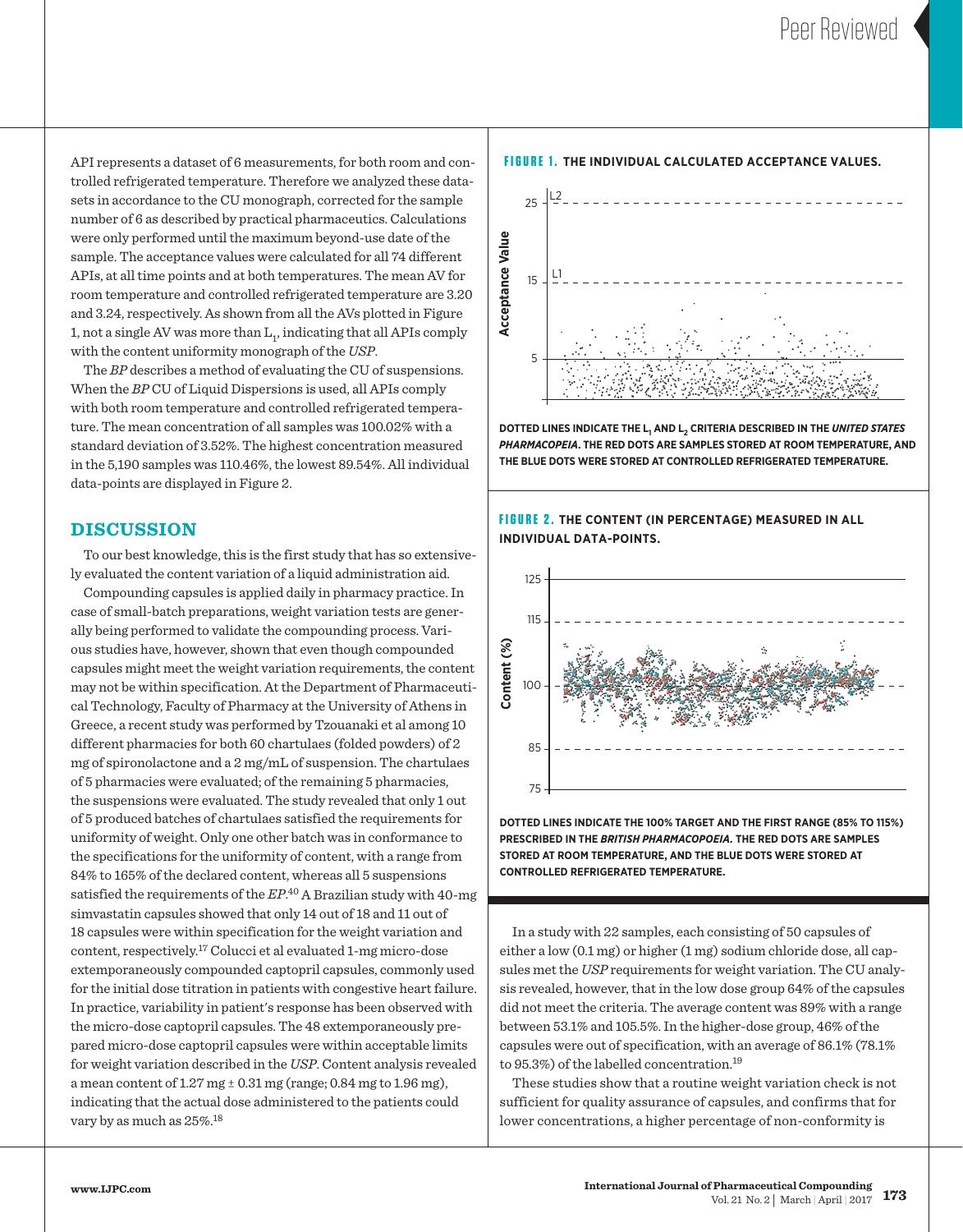found. A study performed by D'Hondt indicated the mortar surface as the largest API loss-location during the manual compounding of capsules.41

 A recent study indicates that a V-blender and sieving are needed to optimize homogenous API distribution and prevent segregation to be able to comply to the content uniformity.20 In addition, dyes are being used in practice to evaluate homogeneity of the powder mixture. A recent study by Hoffmann et al, however, indicate that a visual even distribution of the color does not necessarily have to correlate with a quantitative homogeneity of the mixture. $42$ 

 The study presented was performed with pharmaceutical raw materials. Due to convenience and availability of ingredients, oral liquids are frequently prepared from commercially available solid dosage forms, which may contain dilution, flow, and disintegration, promoting excipients, colorants, flavors, and binding agents next to the API.21 The recently accepted study of SyrSpend SF has shown that there is no influence of the excipients of capsules and tablets of 5 different APIs.43

 A clear advantage of the use of capsules over oral liquids is that no preservatives are needed. This is especially important in the case of neonates and young children, as the use of preservatives should be limited within that patient group.44

## **CONCLUSION**

 As was shown by various studies, for many extemporaneously compounded capsules a routine weight variation check does not seem to be sufficient to guarantee the right content. Compounded oral liquids showed little variation in content for 74 different APIs, and when evaluated according to the *USP'*s CU guidelines and the *BP's* Content Uniformity of Liquid Dispersions guidelines, all were well within the criteria defined. Therefore, this indicates that compounding oral liquids could be a suitable alternative when compounding individualized medication for patients.

## **REFERENCES**

- 1. Klotz U. Pharmacokinetics and drug metabolism in the elderly. *Drug Metab Rev* 2009; 41(2): 67–76.
- 2. Rodriguez W, Roberts R, Murphy D. Adverse drug events in children: the US Food and Drug Administration perspective. *Curr Ther Res* 2001; 62(10): 711–723.
- 3. Kearns GL, Abdel-Rahman SM, Alander SW et al. Developmental pharmacology—drug disposition, action, and therapy in infants and children. *N Engl J Med* 2003; 349(12): 1157–1167.
- 4. Ivanovska V, Rademaker CMA, van Dijk L et al. Pediatric Drug Formulations: A Review of Challenges and Progress. *Pediatrics* 2014; 134(2): 361–372.
- 5. European Medicines Agency. Committee for Medicinal Products for Human use (CHMP) 2005. Reflection Paper: Formulations of Choice for the Paediatric Population. Document EMEA/CHMP/PEG/194810/2005. [EMA Website.] July

[28, 2006. Available at: www.emaeuropa.eu/docs/en\\_GB/docu](http://www.emaeuropa.eu/docs/en_GB/docu-ment_library/Scientific_Guideline/2009/09/WC500003782)ment\_[library/Scientific\\_Guideline/2009/09/WC500003782.](http://www.emaeuropa.eu/docs/en_GB/docu-ment_library/Scientific_Guideline/2009/09/WC500003782) pdf. Accessed February 27, 2017.

- 6. Nahata MC. Lack of pediatric drug formulations. *Pediatrics* 1999; 104(3 Pt 2): 607–609.
- 7. European Medicines Agency. MEA. Reflection Paper: Formulations of Choice for the Paediatric Population. Document EMEA/ CHMP/PEG 19481005. [EMEA website.] March 2016. Available at: [www.emea.europa.eu/pdfs/human/paediatrics/19481005en.](http://www.emea.europa.eu/pdfs/human/paediatrics/19481005en) pdf. Accessed February 27, 2017.
- 8. Schirm E, Tobi H, De Vries TW et al. Lack of appropriate formulations of medicines for children in the community. *Acta Paediatr* 2003; 92(12): 1486–1489.
- 9. Gosa M, Schooling T, Coleman J. Thickened liquids as a treatment for children with dysphagia and associated adverse effects: A systematic review. *Infant, Child & Adolescent Nutrition* 2011; 3(6): 344–350.
- 10. Lindgren S, Janzon L. Prevalence of swallowing complaints and clinical findings among 50–79-year-old men and women in an urban population. *Dysphagia* 1991; 6(4): 187–192.
- 11. Steele CM, Greenwood C, Ens I et al. Mealtime difficulties in a home for the aged: Not just dysphagia. *Dysphagia* 1997; 12(1): 45–50.
- 12. Lau ET, Steadman KJ, Mak M et al. Prevalence of swallowing difficulties and medication modification in customers of community pharmacists. *J Pharm Pract Res* 2015; 45(1): 18–23.
- 13. Schiele JT, Quinzler R, Klimm HD et al. Difficulties swallowing solid oral dosage forms in a general practice population: Prevalence, causes, and relationship to dosage forms. *Eur J Clin Pharmacol* 2013; 69(4): 937–948.
- 14. British Pharmacopoeia Commission Office. *British Pharmacopoeia*. 2015. London, UK: The Stationery Office; 2014.
- 15. Council of Europe. *European Pharmacopoeia 8.0.* Germany: Druckerei C. H. Beck; 2013.
- 16. United States Pharmacopeial Convention, Inc. *United States Pharmacopeia–National Formulary*. Rockville, MD: US Pharmacopeial Convention, Inc.; Current Edition.
- 17. Markman BE, Rosa PC, Koschtschak MR. Assessment of the quality of simvastatin capsules from compounding pharmacies. *Rev Saude Publica* 2010; 44(6): 1055–1062.
- 18. Colucci RD, Scavone JM, Auty R et al. Quality control of extemporaneously prepared microdose captopril capsules: Weight variation versus content uniformity. *Int J Clin Pharmacol Ther* 1994; 32(1): 24–25.
- 19. Raffl M, Linz AK. Quality in pharmaceutical compounding for paediatric patients. *EJHP* 2012 19(2): 100.
- 20. Telsnig L, Pointinger A. Compounding for paediatric patients increasing quality through mechanisation? *Eur J Hosp Pharm* 2016; 23(Suppl 1): A195.
- 21. Glass BD, Haywood A. Stability considerations in liquid dosage forms extemporaneously prepared from commercially available products. *J Pharm Pharm Sci* 2006; 9(3): 398–426.